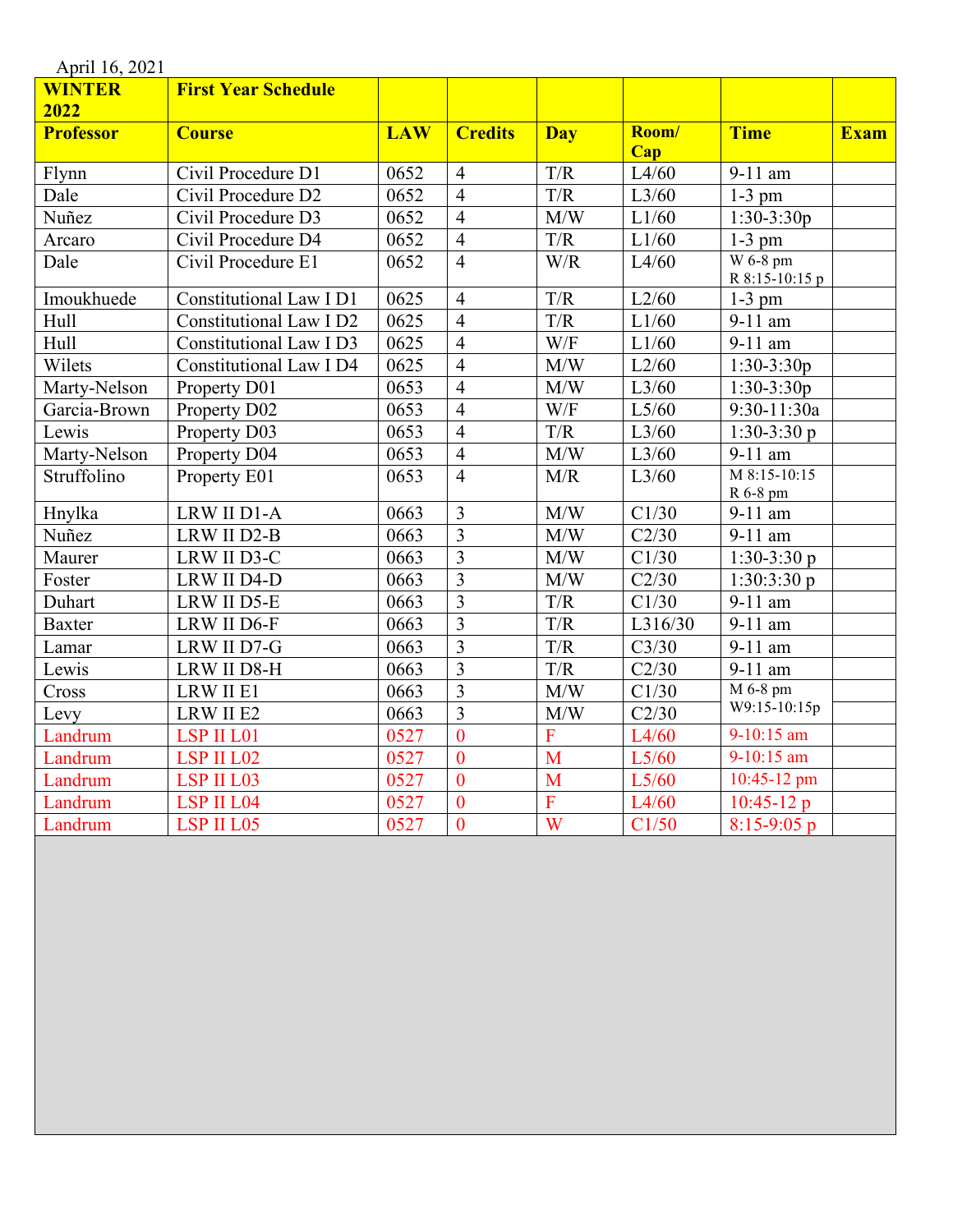| April 16, 2021        |                                              |                 |                |                         |                     |                                                                       |             |  |
|-----------------------|----------------------------------------------|-----------------|----------------|-------------------------|---------------------|-----------------------------------------------------------------------|-------------|--|
| <b>WINTER</b><br>2022 | <b>Upper Level</b><br><b>Required/Menu</b>   |                 |                |                         |                     | <b>*Req. May</b><br><b>Differ</b> by<br><b>Matriculation</b><br>Year* |             |  |
| <b>Professor</b>      | <b>Course</b>                                | <b>LAW</b>      | <b>Credits</b> | <b>Day</b>              | Room/<br><b>Cap</b> | <b>Time</b>                                                           | <b>Exam</b> |  |
| Wilets                | <b>Constitutional Law I E1</b>               | 0625            | $\overline{4}$ | M/W                     | L3/60               | $6-8$ pm                                                              |             |  |
| <b>Baxter</b>         | Criminal Procedure D1                        | 0645            | $\overline{3}$ | T/R                     | L5/55               | $1-2:30$ pm                                                           |             |  |
| Arcabascio            | Criminal Procedure D2                        | 0645            | $\overline{3}$ | M/W                     | L2/55               | $9:30-11$ am                                                          |             |  |
| Chaney                | Criminal Procedure D3                        | 0645            | $\overline{3}$ | M/W                     | L1/55               | $11:15-12:45p$                                                        |             |  |
| Chandelle             | <b>ELA II D1</b>                             | 1089            | $\overline{0}$ | T                       | <b>ONLINE</b>       | $9:30-11$ am                                                          |             |  |
| Chandelle             | <b>ELA II D2</b>                             | 1089            | $\overline{0}$ | $\overline{\mathbf{R}}$ | <b>ONLINE</b>       | $3:45-5$ pm                                                           |             |  |
| Chandelle             | <b>ELA II D3</b>                             | 1089            | $\overline{0}$ | $\overline{R}$          | <b>ONLINE</b>       | 8:15-9:30 pm                                                          |             |  |
| Coleman               | Family Law D01                               | 0635            | $\overline{3}$ | M/W                     | L3/60               | $11:15-12:45p$                                                        |             |  |
| Arcaro                | Family Law E1                                | 0635            | 3              | $\mathbf R$             | L2/60               | 6-9 pm                                                                |             |  |
| Landrum               | FBE Lab D1                                   | 1833            | $\overline{2}$ | W                       | LL/100              | $11:15-1:15p$                                                         |             |  |
| Landrum               | FBE Lab E1                                   | 1833            | $\overline{2}$ | M                       | LL/100              | $6-8$ pm                                                              |             |  |
| Landrum               | <b>MBE Lab D1</b>                            | 1831            | $\overline{3}$ | T                       | LL/100              | $1-3$ pm                                                              |             |  |
| Landrum               | <b>MBE Lab E1</b>                            | 1831            | $\overline{3}$ | T                       | LL/100              | 6-8 pm                                                                |             |  |
| Struffolino           | Prof. Responsibility D1                      | 0649            | $\overline{3}$ | M/W                     | L3/60               | $3:45-5:15$ p                                                         |             |  |
| Braccialarghe         | Prof. Responsibility D2                      | 0649            | 3              | M/W                     | L4/60               | $3:45-5:15$ p                                                         |             |  |
| Braccialarghe         | Prof. Responsibility E1                      | 0649            | $\overline{3}$ | M/W                     | L2/50               | $8:15-9:45$ p                                                         |             |  |
| Mays                  | Real Estate Trans. D1                        | 0865            | 3              | M/W                     | L4/60               | 1:30-3 pm                                                             |             |  |
| <b>Brown</b>          | Real Estate Trans. E1                        | 0865            | $\overline{3}$ | M/W                     | Online/25           | $8:15-9:45$ p                                                         |             |  |
| Vollweiler            | UCC: Sales D1                                | 0688            | $\overline{2}$ | W                       | LL/80               | 1:30-3:30pm                                                           |             |  |
| harrison              | UCC: Sales D2                                | 0688            | $\overline{2}$ | $\mathbb{R}$            | C3/50               | $1-3$ pm                                                              |             |  |
| Shu-Acquaye           | <b>UCC: Sales E1 ONLINE</b>                  | 0017            | $\overline{2}$ | $\overline{\text{R}}$   | Online/25           | $6-8$ pm                                                              |             |  |
| Litman                | Wills and Trusts D1                          | 0655            | $\overline{4}$ | T/R                     | L2/60               | 9-11 am                                                               |             |  |
| Maurer                | Wills and Trusts E1                          | 0655            | $\overline{4}$ | M/W                     | L1/60               | $6-8$ pm                                                              |             |  |
|                       | <b>UL Doctrinal Electives</b>                |                 |                |                         |                     |                                                                       |             |  |
| <b>Professor</b>      | <b>Course</b>                                | <b>LAW</b>      | <b>Credits</b> | <b>Day</b>              | Room/               | <b>Time</b>                                                           | <b>Exam</b> |  |
|                       |                                              |                 |                |                         | Cap                 |                                                                       |             |  |
| <b>Blackwelder</b>    | <b>Administrative Law</b><br>ONLINE*         | 0690            | $\overline{3}$ | T/R                     | Online/25           | $6 - 7:30$ pm                                                         |             |  |
| Jarvis                | <b>Admiralty Law</b>                         | 0800            | $\overline{3}$ | W                       | C3/50               | 6-9 pm                                                                |             |  |
| <b>TBD</b>            | <b>Advanced Leg Res</b><br><b>ONLINE</b>     | 0678            | $\overline{2}$ | $\overline{T}$          | Online/25           | $8:15-10:15$ p                                                        |             |  |
| Canova                | Corporations                                 | <b>XXX</b>      | $\overline{3}$ | M/W                     | L5/60               | 1:30-3:30 pm                                                          |             |  |
| Feliu                 | Copyright Law                                | 0817            | $\overline{3}$ | T/R                     | C3/50               | 345-5:15 pm                                                           |             |  |
| Jarvis                | Florida Con Law                              | 0775            | $\overline{3}$ | $\mathbf{M}$            | L5/60               | $6-9$ pm                                                              |             |  |
| <b>TBD</b>            | Florida Rules of Judicial<br>Administration  | 0541            | $\mathbf{1}$   | Sa $(4x)$<br>meet)      | C1/20               | <b>TBD</b>                                                            |             |  |
| <b>Uzdavines</b>      | <b>Health Care Compliance</b>                | 4682            | $\overline{3}$ | M/W                     | Online/25           | $1:30-3pm$                                                            |             |  |
| Cerminara             | <b>Health Policy and</b><br><b>Bioethics</b> | 4677            | $\overline{3}$ | M/W                     | Online/25           | $3:45-5:45$ p                                                         |             |  |
| <b>Uzdavines</b>      | <b>Health Law Elective</b><br><b>TBD</b>     | <b>XXX</b><br>X | $\overline{3}$ | M/W                     | Online/25           | $8:15 - 10:15$<br>pm                                                  |             |  |
| Khan                  | Immigration, Nationality,<br>and Refugee Law | 0723            | $\overline{2}$ | M                       | L316/50             | $1:30-3:30p$                                                          |             |  |
| Litman                | Income Tax                                   | 0701            | $\overline{3}$ | M/W                     | C3/50               | $1:30-3:00p$                                                          |             |  |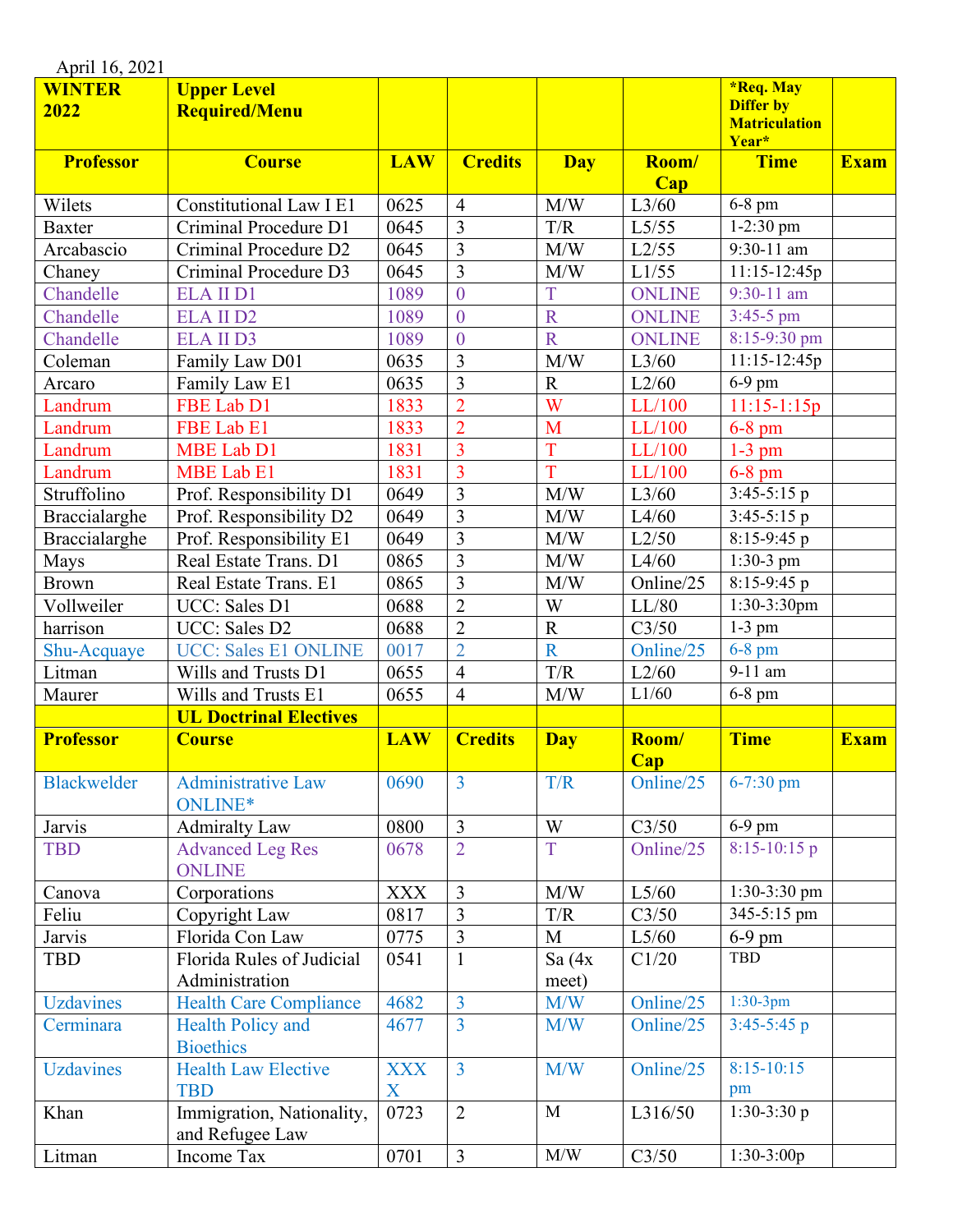| April 16, 2021   |                                              |            |                         |                |              |                |             |
|------------------|----------------------------------------------|------------|-------------------------|----------------|--------------|----------------|-------------|
| Garon            | <b>Information Privacy Law</b>               | 0091       | $\overline{3}$          | M/W            | C2/50        | $11:15a-12:45$ |             |
| <b>TBD</b>       | Law of E-Health Care                         | 0538       | $\overline{3}$          | T/R            | L4/25        | $3:15-4:45$ p  |             |
| Flynn            | Medical Malpractice                          | 0873       | $\overline{2}$          | $\mathbf R$    | L1/50        | $3:45-5:45p$   |             |
| harrison         | <b>UCC:</b> Negotiable                       | 4691       | $\overline{3}$          | M/W            | Online/25    | $6 - 7:30$ pm  |             |
|                  | <b>Instruments ONLINE</b>                    |            |                         |                |              |                |             |
| Perez            | UCC: Sec. Transactions                       | 0687       | $\overline{2}$          | M              | L4/60        | $11:15-1:15p$  |             |
|                  |                                              |            |                         |                |              |                |             |
|                  | <b>Experiential</b>                          |            |                         |                |              |                |             |
| <b>Professor</b> | <b>Offering</b>                              | <b>LAW</b> | <b>Credits</b>          | <b>Day</b>     | Room/<br>Cap | <b>Time</b>    | <b>Exam</b> |
| <b>TBD</b>       | Appellate Prac. Workshop                     | 0874       | $\overline{2}$          | W              | C1/20        | $11:15-1:15p$  |             |
| <b>TBD</b>       | Civil Pre-Trial L01                          | 0517       | $\overline{3}$          | T              | C1/20        | $6-9$ pm       |             |
| <b>TBD</b>       | Civil Pre-Trial L02                          | 0517       | $\overline{3}$          | $\mathbf R$    | C3/20        | $6-9$ pm       |             |
| Arcabascio       | Crim. Procedure II Wkshp                     | 0634       | $\overline{2}$          | $\mathbf R$    | S2/20        | 9-11 am        |             |
| Garon            | Drafting and Neg. IP Lic.                    | 0060       | $\overline{3}$          | $\overline{T}$ | C2/20        | $6-9$ pm       |             |
| <b>TBD</b>       | <b>Health Law Workshop</b>                   | 1044       | $\overline{3}$          | T              | C3/20        | 6-9 pm         |             |
| <b>TBD</b>       | <b>Interview and Counseling</b>              | 1062       | $\overline{2}$          | W              | L316/20      | 9-11 am        |             |
| <b>TBD</b>       | <b>Law Office Management</b>                 | 0651       | $\overline{2}$          | $\mathbf R$    | C1/20        | 6-8 pm         |             |
|                  |                                              | 0752       | $\overline{2}$          | $\mathbf R$    | C1/20        | $1-3$ pm       |             |
| Shu-Acquaye      | Legal Drafting Workshop                      |            |                         |                |              |                |             |
| Tetunic          | Mediation Wkshp D1                           | 0522       | $\overline{2}$          | $\mathbf R$    | S1/20        | 9-11 am        |             |
| <b>TBD</b>       | Mediation Wkshp E1                           | 0522       | $\overline{2}$          | M              | C1/20        | 8:15-10:15 p   |             |
| <b>TBD</b>       | <b>Negotiating Workshop</b>                  | 0672       | $\overline{2}$          | T              | S2/20        | 9-11 am        |             |
| <b>TBD</b>       | <b>Post-Conviction Wkshp</b>                 | 1001       | $\overline{2}$          | W              | C1/20        | $3:45-5:45$ pm |             |
| <b>TBD</b>       | <b>Real Property Workshop</b>                | 0751       | $\overline{3}$          | W              | L5/20        | $6-9$ pm       |             |
| Chaney           | Trial Advocacy L01                           | 0890       | $\overline{\mathbf{3}}$ | $\overline{T}$ | CT1/12       | $1-4$ pm       |             |
| Dobson           | Trial Advocacy L02                           | 0890       | 3                       | T/R            | CT 2/12      | $T$ 1-3/R 1-2  |             |
| <b>TBD</b>       | <b>Trial Advocacy L03</b>                    | 0890       | $\overline{3}$          | M              | CT1/12       | $6-9$ pm       |             |
| <b>TBD</b>       | <b>Trial Advocacy L04</b>                    | 0890       | $\overline{3}$          | W              | CT1/12       | $6-9$ pm       |             |
| <b>TBD</b>       | <b>Trial Advocacy L05</b>                    | 0890       | $\overline{3}$          | $\mathbf R$    | CT1/12       | $6-9$ pm       |             |
| <b>TBD</b>       | <b>Will Drafting Workshop</b>                | 0524       | $\overline{2}$          | W              | C1/20        | $6-8$ pm       |             |
|                  | <b>Seminar</b>                               |            |                         |                |              |                |             |
| <b>Professor</b> | <b>Name</b>                                  | Law        | <b>Credits</b>          | <b>Day</b>     | Room/        | <b>Time</b>    | <b>Exam</b> |
|                  |                                              |            |                         |                | Cap          |                |             |
| Coleman          | Animal Law Seminar                           | 0795       | $\overline{2}$          | T              | S1/20        | $3:45-5:45$ p  |             |
| Levy             | Art Law Seminar                              | 0643       | $\overline{2}$          | $\mathbf R$    | S3/20        | $6-8$ pm       |             |
| Tetunic          | <b>Elder Law Seminar</b>                     | 0737       | $\overline{2}$          | $\mathbf T$    | S2/20        | $3:45-5:45$ p  |             |
| Imoukhuede       | <b>Current Constitutional</b>                | 0796       | $\overline{2}$          | M              | S1/20        | $3:45-5:45$ p  |             |
|                  | Law Seminar                                  |            |                         |                |              |                |             |
| Mays             | <b>TBD</b>                                   | <b>XXX</b> | $\overline{2}$          | T              | S2/20        | $6-8$ pm       |             |
| <b>Professor</b> | <b>Clinic and Field</b>                      |            |                         |                |              |                |             |
|                  | Placements**                                 |            |                         |                |              |                |             |
|                  | <b>Offering</b>                              |            | <b>LAW</b>              | <b>Credits</b> | <b>Day</b>   | Room/          | <b>Time</b> |
|                  |                                              |            |                         |                |              | Cap            |             |
| Arcaro           | <b>Adults with Intellectual Disabilities</b> |            | 0021                    | 5 through      | $\mathbf R$  | S1/10          | 3:45-5:45p  |
|                  | In-House Clinic                              |            |                         | 12             |              |                |             |
| <b>TBD</b>       | Advanced Clinic and Field Placement          |            | 0008                    | <b>TBD</b>     | W            | Online         | $6-8$ pm    |